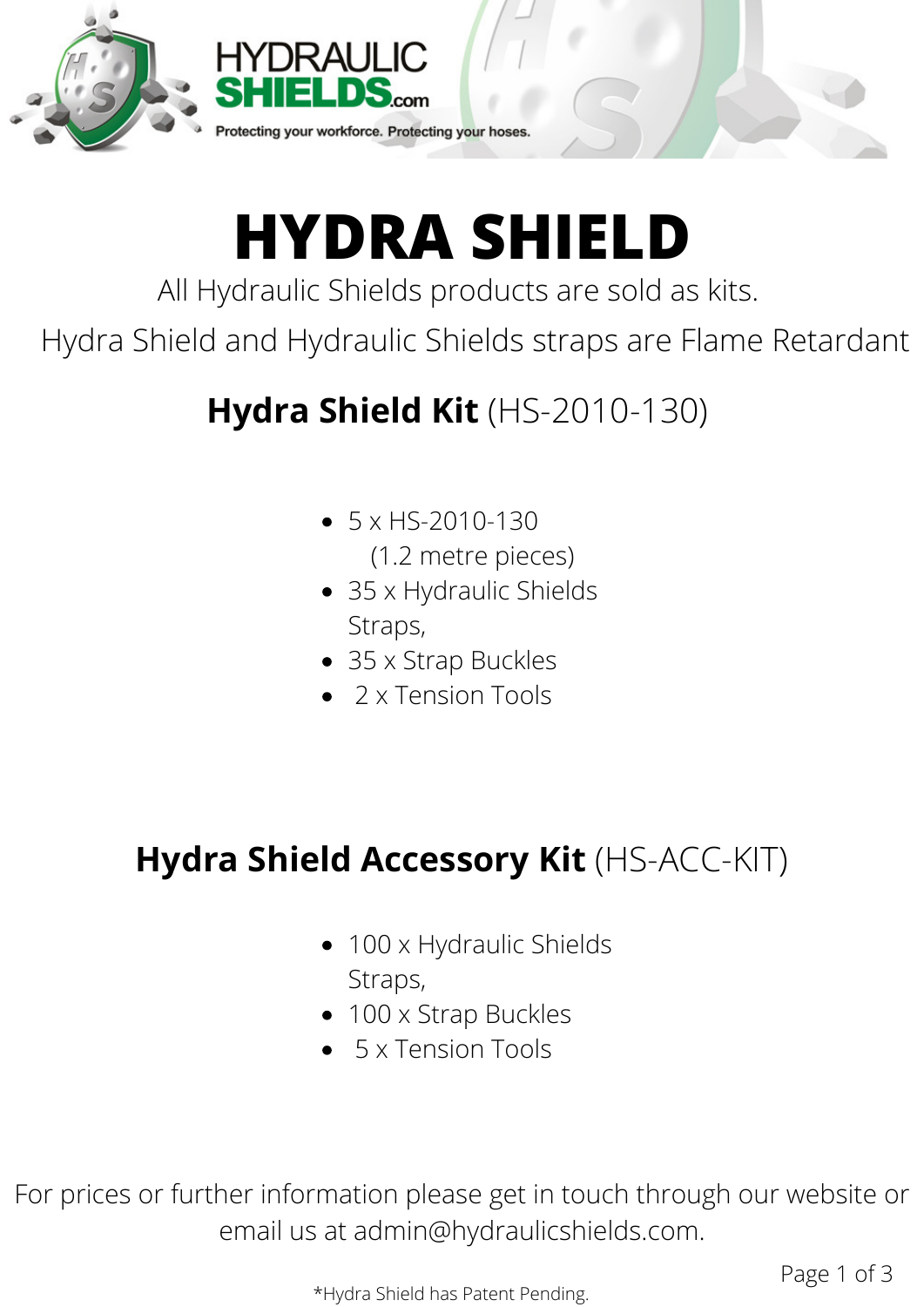



# **NO GAP WRAP**

All Hydraulic Shields products are sold as kits.

No Gap Wrap is Flame Retardant

### **No Gap Wrap 55mm Kit** (NGW-2018-055)

- $\bullet$  8 x NGW-2018-055 (approx. 2 metre pieces)
- $\bullet$  12 x Joiners
- 1 x Installation Bar

#### **No Gap Wrap 70mm Kit** (NGW-2018-070)

- $\bullet$  8 x NGW-2018-070 (approx. 2 metre pieces)
- 12 x Joiners
- 1 x Installation Bar

For prices or further information please get in touch through our website or email us at admin@hydraulicshields.com.

\*No Gap Wrap has Patent Pending.

Page 2 of 3